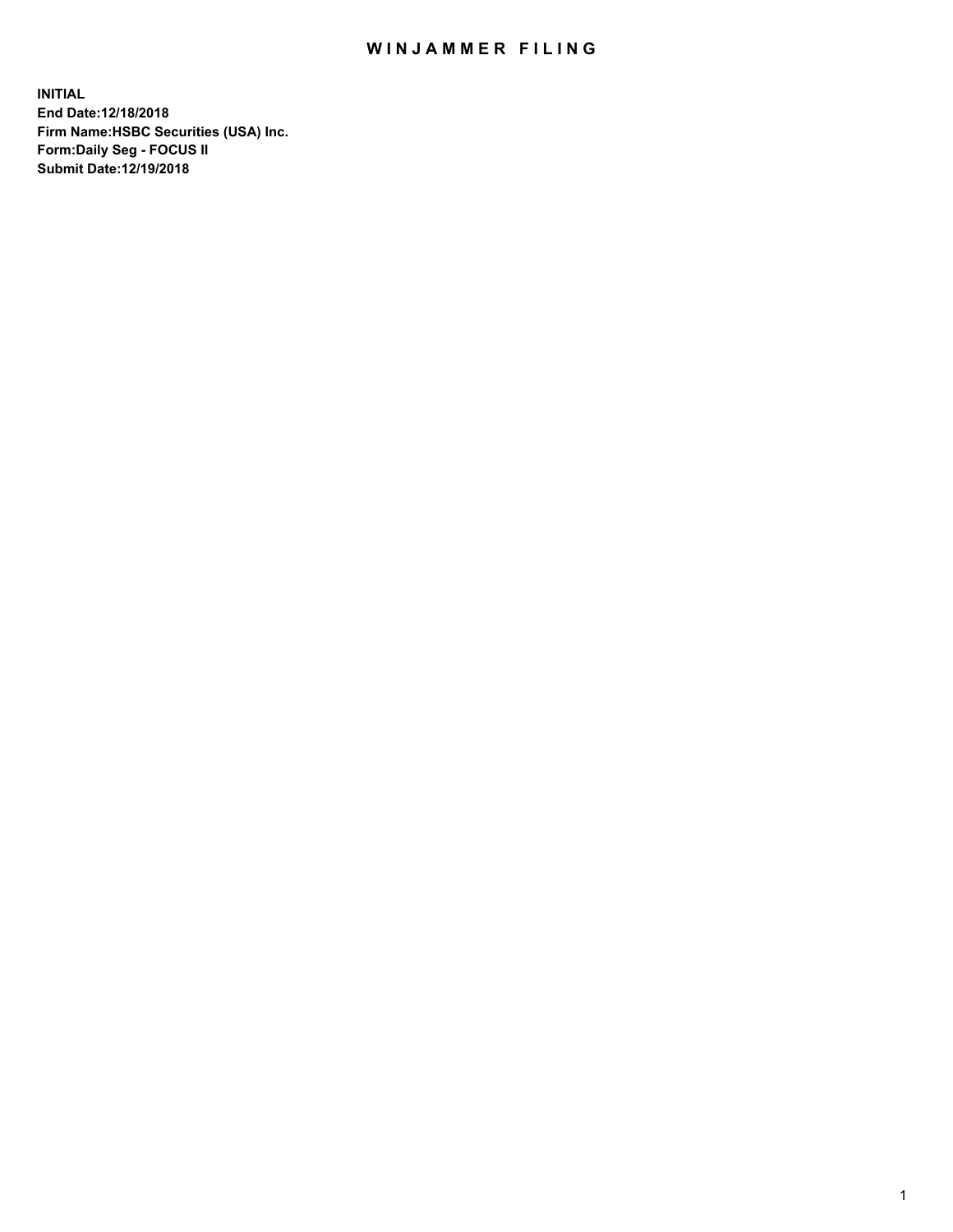**INITIAL End Date:12/18/2018 Firm Name:HSBC Securities (USA) Inc. Form:Daily Seg - FOCUS II Submit Date:12/19/2018 Daily Segregation - Cover Page**

| Name of Company                                                                                                                                                                                                                                                                                                                | <b>HSBC Securities (USA) Inc.</b>                           |
|--------------------------------------------------------------------------------------------------------------------------------------------------------------------------------------------------------------------------------------------------------------------------------------------------------------------------------|-------------------------------------------------------------|
| <b>Contact Name</b>                                                                                                                                                                                                                                                                                                            | <b>Michael Vacca</b>                                        |
| <b>Contact Phone Number</b>                                                                                                                                                                                                                                                                                                    | 212-525-7951                                                |
| <b>Contact Email Address</b>                                                                                                                                                                                                                                                                                                   | michael.vacca@us.hsbc.com                                   |
| FCM's Customer Segregated Funds Residual Interest Target (choose one):<br>a. Minimum dollar amount: ; or<br>b. Minimum percentage of customer segregated funds required:% ; or<br>c. Dollar amount range between: and; or<br>d. Percentage range of customer segregated funds required between:% and%.                         | 109,000,000<br><u>0</u><br>0 <sub>0</sub><br>0 <sub>0</sub> |
| FCM's Customer Secured Amount Funds Residual Interest Target (choose one):<br>a. Minimum dollar amount: ; or<br>b. Minimum percentage of customer secured funds required:% ; or<br>c. Dollar amount range between: and; or<br>d. Percentage range of customer secured funds required between: % and %.                         | 25,000,000<br><u>0</u><br>0 <sub>0</sub><br>0 <sub>0</sub>  |
| FCM's Cleared Swaps Customer Collateral Residual Interest Target (choose one):<br>a. Minimum dollar amount: ; or<br>b. Minimum percentage of cleared swaps customer collateral required:% ; or<br>c. Dollar amount range between: and; or<br>d. Percentage range of cleared swaps customer collateral required between:% and%. | 83,000,000<br><u>0</u><br>00<br>00                          |

Attach supporting documents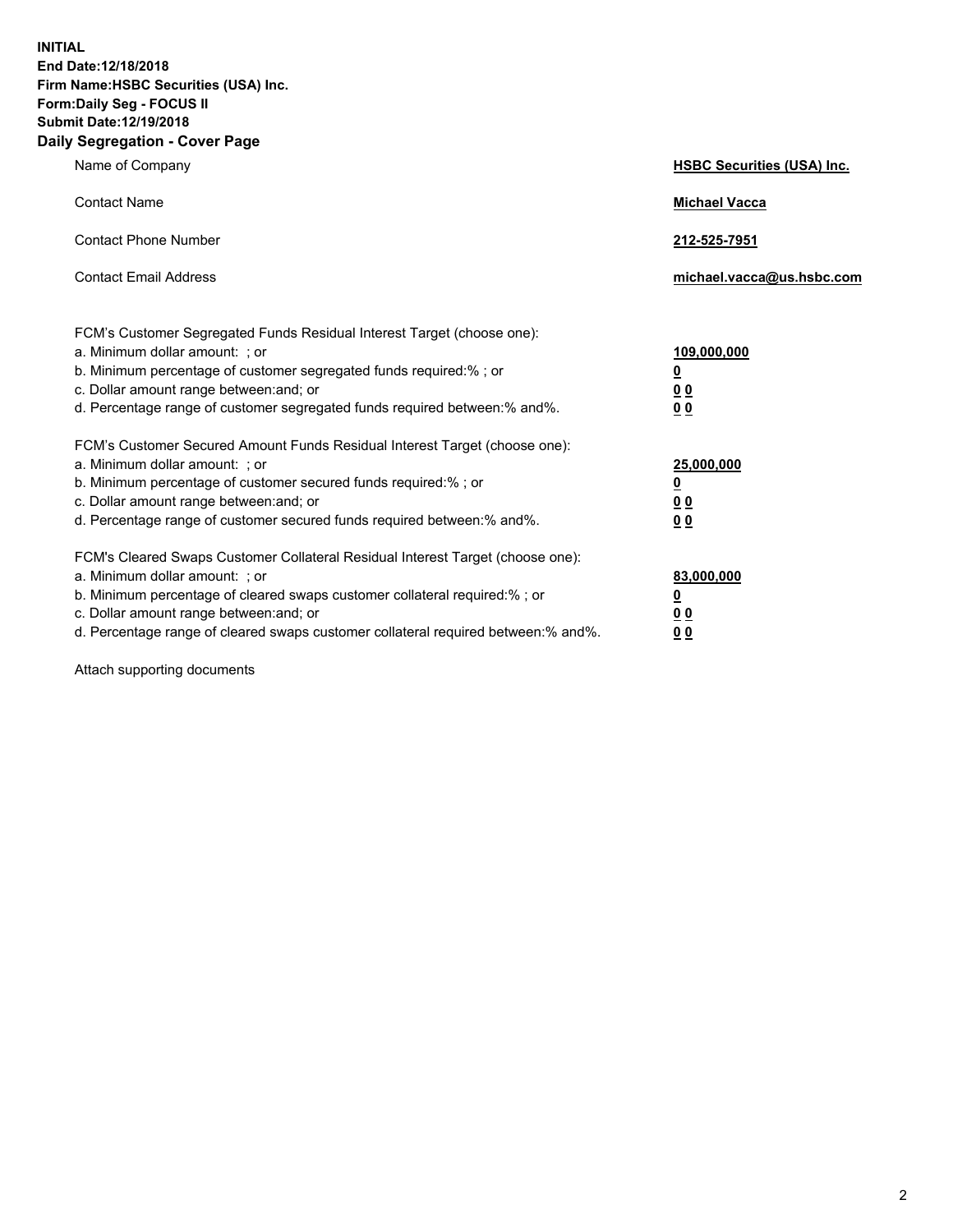**INITIAL End Date:12/18/2018 Firm Name:HSBC Securities (USA) Inc. Form:Daily Seg - FOCUS II Submit Date:12/19/2018**

## **Daily Segregation - Secured Amounts**

|          | Foreign Futures and Foreign Options Secured Amounts                                                        |                                        |
|----------|------------------------------------------------------------------------------------------------------------|----------------------------------------|
|          | Amount required to be set aside pursuant to law, rule or regulation of a foreign                           | $0$ [7305]                             |
|          | government or a rule of a self-regulatory organization authorized thereunder                               |                                        |
| 1.       | Net ledger balance - Foreign Futures and Foreign Option Trading - All Customers                            |                                        |
|          | A. Cash                                                                                                    | 84,647,856 [7315]                      |
|          | B. Securities (at market)                                                                                  | 91,451,189 [7317]                      |
| 2.       | Net unrealized profit (loss) in open futures contracts traded on a foreign board of trade                  | 6,776,901 [7325]                       |
| 3.       | Exchange traded options                                                                                    |                                        |
|          | a. Market value of open option contracts purchased on a foreign board of trade                             | $0$ [7335]                             |
|          | b. Market value of open contracts granted (sold) on a foreign board of trade                               | $0$ [7337]                             |
| 4.       | Net equity (deficit) (add lines 1.2. and 3.)                                                               | 182,875,946 [7345]                     |
| 5.       | Account liquidating to a deficit and account with a debit balances - gross amount                          | 75,512 [7351]                          |
|          | Less: amount offset by customer owned securities                                                           | -34,685 [7352] 40,827 [7354]           |
| 6.       | Amount required to be set aside as the secured amount - Net Liquidating Equity                             | 182,916,773 [7355]                     |
|          | Method (add lines 4 and 5)                                                                                 |                                        |
| 7.       | Greater of amount required to be set aside pursuant to foreign jurisdiction (above) or line<br>6.          | 182,916,773 [7360]                     |
|          | FUNDS DEPOSITED IN SEPARATE REGULATION 30.7 ACCOUNTS                                                       |                                        |
| 1.       | Cash in banks                                                                                              |                                        |
|          | A. Banks located in the United States                                                                      | 49,007,164 [7500]                      |
|          | B. Other banks qualified under Regulation 30.7                                                             | 0 [7520] 49,007,164 [7530]             |
| 2.       | Securities                                                                                                 |                                        |
|          | A. In safekeeping with banks located in the United States                                                  | 55,073,871 [7540]                      |
|          | B. In safekeeping with other banks qualified under Regulation 30.7                                         | 29,767,631 [7560] 84,841,502<br>[7570] |
| 3.       | Equities with registered futures commission merchants                                                      |                                        |
|          | A. Cash                                                                                                    | $0$ [7580]                             |
|          | <b>B.</b> Securities                                                                                       | $0$ [7590]                             |
|          | C. Unrealized gain (loss) on open futures contracts                                                        | $0$ [7600]                             |
|          | D. Value of long option contracts                                                                          | $0$ [7610]                             |
|          | E. Value of short option contracts                                                                         | 0 [7615] 0 [7620]                      |
| 4.       | Amounts held by clearing organizations of foreign boards of trade                                          |                                        |
|          | A. Cash                                                                                                    | $0$ [7640]                             |
|          | <b>B.</b> Securities                                                                                       | $0$ [7650]                             |
|          | C. Amount due to (from) clearing organization - daily variation                                            | $0$ [7660]                             |
|          | D. Value of long option contracts                                                                          | $0$ [7670]                             |
|          | E. Value of short option contracts                                                                         | 0 [7675] 0 [7680]                      |
| 5.       | Amounts held by members of foreign boards of trade                                                         |                                        |
|          | A. Cash                                                                                                    |                                        |
|          | <b>B.</b> Securities                                                                                       | 40,973,556 [7700]<br>36,377,318 [7710] |
|          | C. Unrealized gain (loss) on open futures contracts                                                        |                                        |
|          | D. Value of long option contracts                                                                          | 6,776,901 [7720]                       |
|          |                                                                                                            | $0$ [7730]                             |
| 6.       | E. Value of short option contracts                                                                         | 0 [7735] 84,127,775 [7740]             |
|          | Amounts with other depositories designated by a foreign board of trade                                     | $0$ [7760]                             |
| 7.<br>8. | Segregated funds on hand                                                                                   | $0$ [7765]                             |
|          | Total funds in separate section 30.7 accounts                                                              | 217,976,441 [7770]                     |
| 9.       | Excess (deficiency) Set Aside for Secured Amount (subtract line 7 Secured Statement<br>Page 1 from Line 8) | 35,059,668 [7380]                      |
| 10.      | Management Target Amount for Excess funds in separate section 30.7 accounts                                | 25,000,000 [7780]                      |
| 11.      | Excess (deficiency) funds in separate 30.7 accounts over (under) Management Target                         | 10,059,668 [7785]                      |

3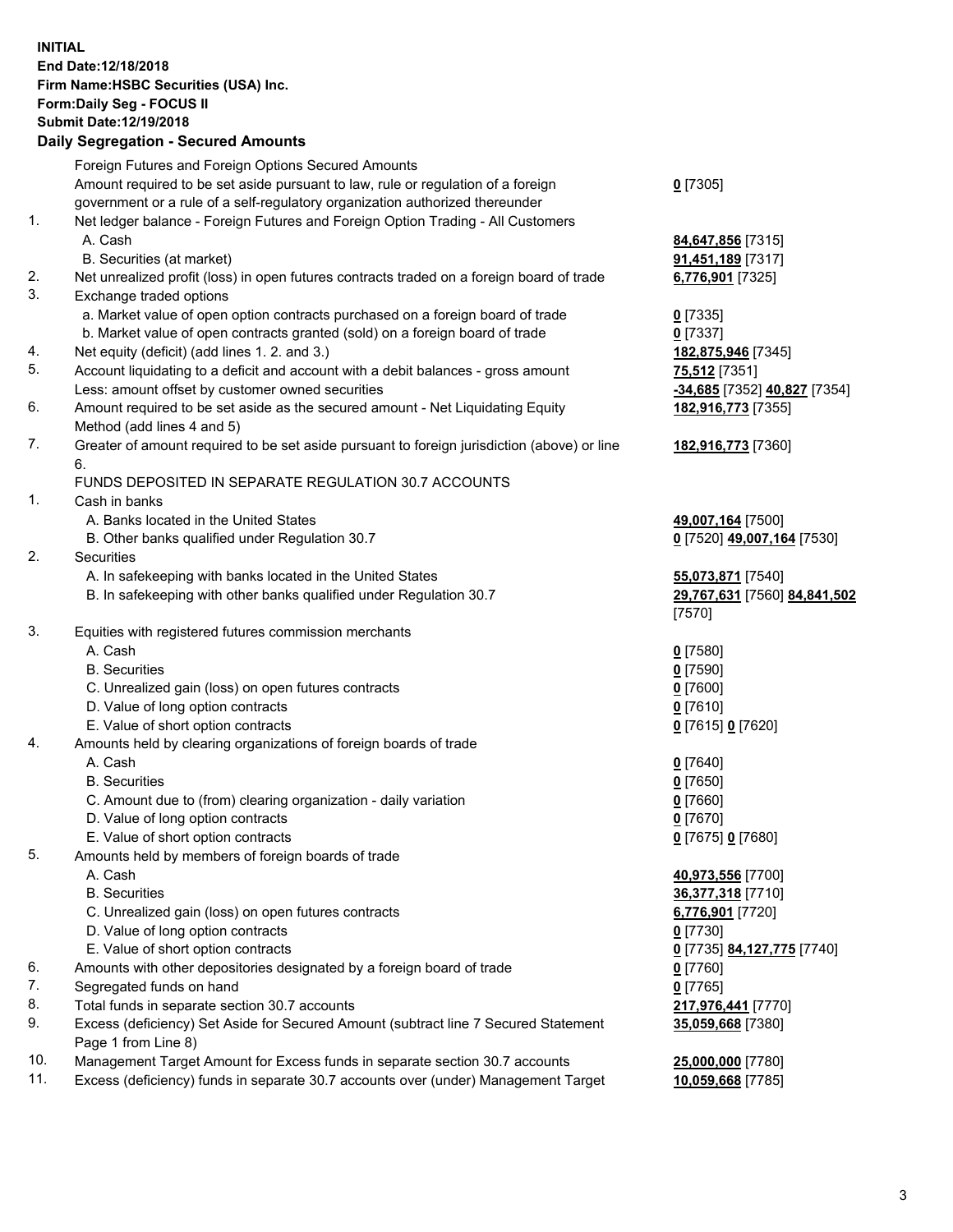|     | <b>INITIAL</b><br>End Date: 12/18/2018<br>Firm Name: HSBC Securities (USA) Inc.<br>Form: Daily Seg - FOCUS II<br>Submit Date: 12/19/2018<br>Daily Segregation - Segregation Statement |                                  |
|-----|---------------------------------------------------------------------------------------------------------------------------------------------------------------------------------------|----------------------------------|
|     | SEGREGATION REQUIREMENTS(Section 4d(2) of the CEAct)                                                                                                                                  |                                  |
| 1.  | Net ledger balance                                                                                                                                                                    |                                  |
|     | A. Cash                                                                                                                                                                               | 359,735,046 [7010]               |
|     | B. Securities (at market)                                                                                                                                                             | 1,476,910,102 [7020]             |
| 2.  | Net unrealized profit (loss) in open futures contracts traded on a contract market                                                                                                    | -24,909,854 [7030]               |
| 3.  | Exchange traded options                                                                                                                                                               |                                  |
|     | A. Add market value of open option contracts purchased on a contract market                                                                                                           | 247,622,464 [7032]               |
|     | B. Deduct market value of open option contracts granted (sold) on a contract market                                                                                                   | -54,618,638 [7033]               |
| 4.  | Net equity (deficit) (add lines 1, 2 and 3)                                                                                                                                           | 2,004,739,120 [7040]             |
| 5.  | Accounts liquidating to a deficit and accounts with                                                                                                                                   |                                  |
|     | debit balances - gross amount                                                                                                                                                         | 13,859,196 [7045]                |
|     | Less: amount offset by customer securities                                                                                                                                            | -13,833,284 [7047] 25,912 [7050] |
| 6.  | Amount required to be segregated (add lines 4 and 5)                                                                                                                                  | 2,004,765,032 [7060]             |
|     | FUNDS IN SEGREGATED ACCOUNTS                                                                                                                                                          |                                  |
| 7.  | Deposited in segregated funds bank accounts                                                                                                                                           |                                  |
|     | A. Cash                                                                                                                                                                               | 85,790,469 [7070]                |
|     | B. Securities representing investments of customers' funds (at market)                                                                                                                | 50,000,000 [7080]                |
|     | C. Securities held for particular customers or option customers in lieu of cash (at                                                                                                   | 358,698,194 [7090]               |
|     | market)                                                                                                                                                                               |                                  |
| 8.  | Margins on deposit with derivatives clearing organizations of contract markets                                                                                                        |                                  |
|     | A. Cash                                                                                                                                                                               | 21,372,177 [7100]                |
|     | B. Securities representing investments of customers' funds (at market)                                                                                                                | 317,937,223 [7110]               |
|     | C. Securities held for particular customers or option customers in lieu of cash (at<br>market)                                                                                        | 1,018,969,708 [7120]             |
| 9.  | Net settlement from (to) derivatives clearing organizations of contract markets                                                                                                       | -29,842,114 [7130]               |
| 10. | Exchange traded options                                                                                                                                                               |                                  |
|     | A. Value of open long option contracts                                                                                                                                                | 247,622,464 [7132]               |
|     | B. Value of open short option contracts                                                                                                                                               | -54,618,638 [7133]               |
| 11. | Net equities with other FCMs                                                                                                                                                          |                                  |
|     | A. Net liquidating equity                                                                                                                                                             | 13,374,404 [7140]                |
|     | B. Securities representing investments of customers' funds (at market)                                                                                                                | $0$ [7160]                       |
|     | C. Securities held for particular customers or option customers in lieu of cash (at<br>market)                                                                                        | $0$ [7170]                       |
| 12. | Segregated funds on hand                                                                                                                                                              | 99,242,200 [7150]                |
| 13. | Total amount in segregation (add lines 7 through 12)                                                                                                                                  | 2,128,546,087 [7180]             |
| 14. | Excess (deficiency) funds in segregation (subtract line 6 from line 13)                                                                                                               | 123,781,055 [7190]               |
| 15. | Management Target Amount for Excess funds in segregation                                                                                                                              | 109,000,000 [7194]               |
| 16. | Excess (deficiency) funds in segregation over (under) Management Target Amount                                                                                                        | 14,781,055 [7198]                |

16. Excess (deficiency) funds in segregation over (under) Management Target Amount Excess